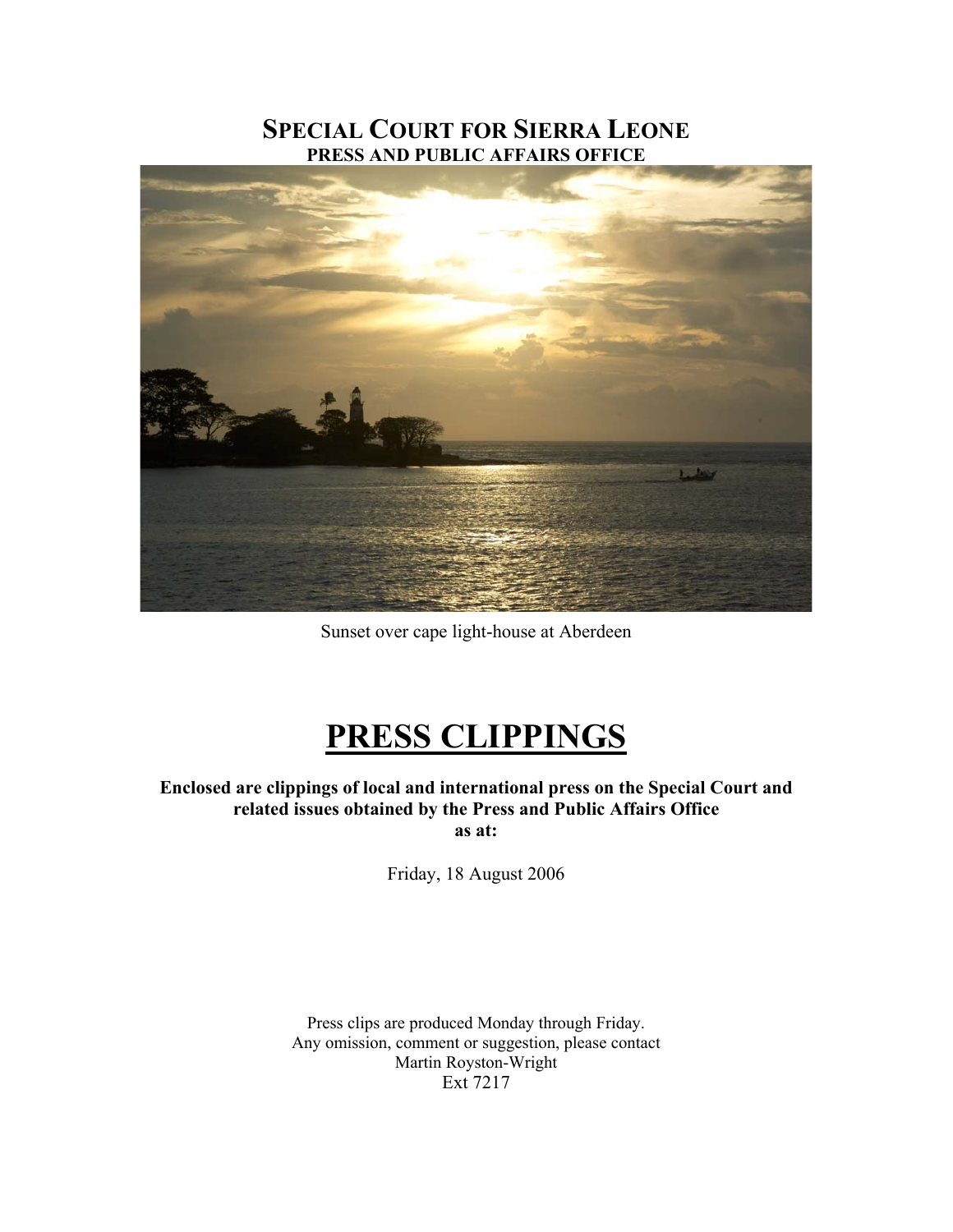| <b>International News</b>                                                               |              |
|-----------------------------------------------------------------------------------------|--------------|
| Swift Move on Taylor / Africa Week Magazine                                             | Page 3       |
| Forgiveness: More Important than Prosecuting War Criminals / Christian Science Monitor  | Pages 4-5    |
| UNMIL to Ensure Law and Order at Guthrie / The Analyst (Monrovia)                       | Pages 6-7    |
| UNMIL Public Information Office Media Summary / UNMIL                                   | Pages $8-10$ |
| UN Envoy visits UNMIL drainage cleaning projects in Monrovia / UNMIL Press Release      | Page 11      |
| UN Envoy meets with representatives of civil society organizations/ UNMIL Press Release | Page 12      |
| Ivorian leader 'barrier to peace' / BBC Online                                          | Page 13      |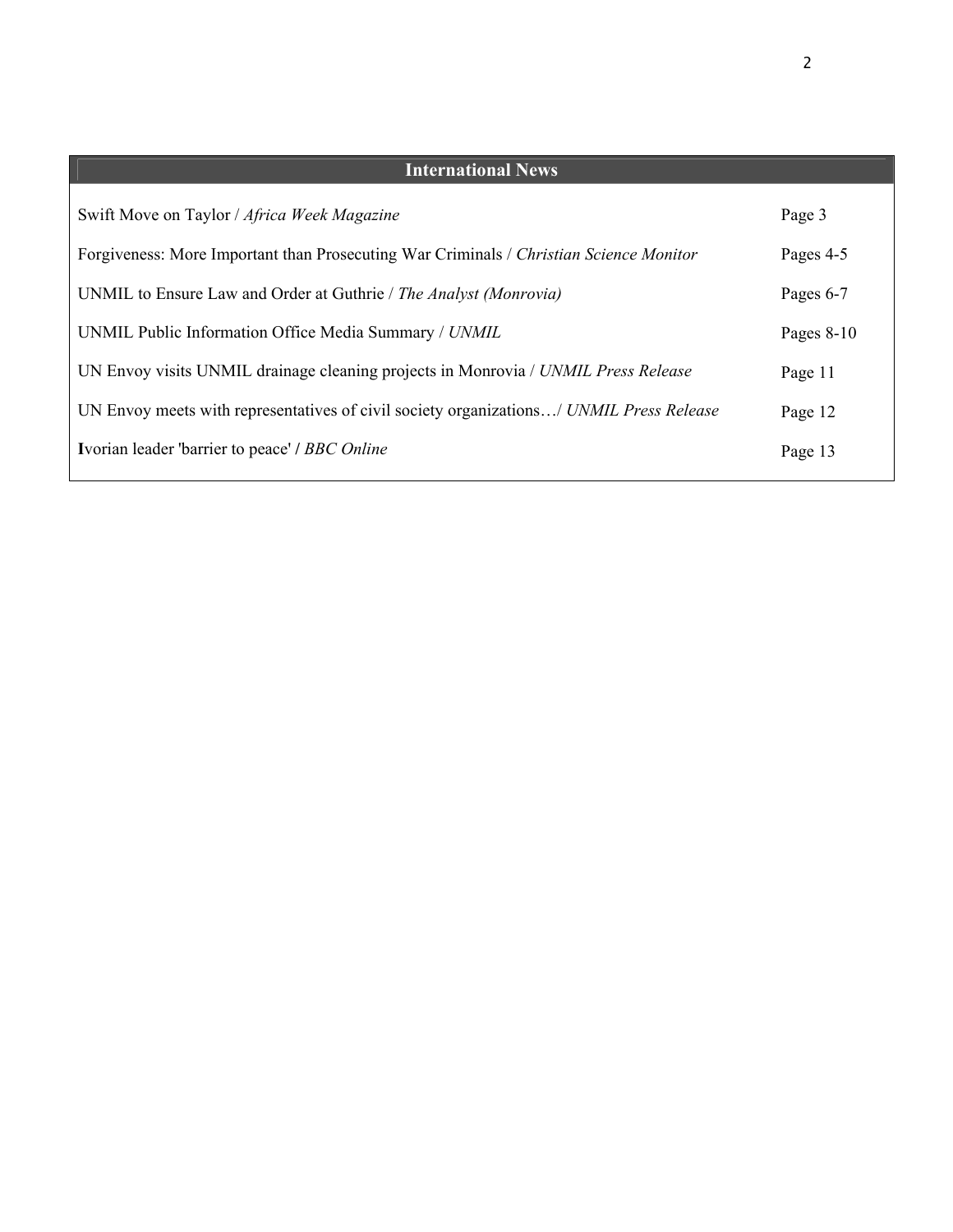## **Swift move on Taylor**

DAYS AFTER THE UN Security Council approved the transfer of former Liberian President Charles Taylor to face trial in The Hague, he was flown to the Dutch capital in a hush-hush operation. Civil rights activists and Taylor's lawyers, who were planning to challenge the decision, were taken unawares.

The idea that Taylor should be tried in Europe, because of fears that his presence in Freetown could cause instability in the region, was opposed by many who felt that Western countries with vested interests were pulling the strings behind the scenes.

Some, such as Human Rights Watch (HRW), had suggested that if the trial could not be held in Freetown, it should be held elsewhere in Africa to strengthen the notion of the Special Court for Sierra Leone as an African court addressing crimes against Africans and the idea that Africa has the capacity to hold such trials.

The Court's founding documents permit proceedings to be conducted outside Sierra Leone. The agreement states that the seat of the court shall be in Sierra Leone, but "the Court may meet away from its seat if it considers it necessary for the efficient exercise of its functions, and may be relocated outside Sierra Leone, if circumstances so require, and subject to the conclusion of a headquarters agreement between the secretary general of the UN and the government of Sierra Leone, on the one hand, and the government of the alternative seat, on the other".

The Security Council resolution provides a legal basis for the relocation of Taylor's trial. It states that the Special Court shall "retain exclusive jurisdiction over former President Taylor during his transfer to and presence in the Netherlands".

In order to provide a basis for Taylor, who is under a UN Security Councilimposed travel ban, and any witnesses who may also be under the ban, to travel to The Hague for the trial, the resolution grants exemptions to these persons for this purpose. Regarding costs, which have been an ongoing challenge for the Special Court, the resolution provides that the costs will be borne by the Court and no

other party without that party's consent. The resolution, however, encourages states to continue to provide financial support to the Court

The success of the Court and international justice mechanisms more generally is dependent on their ability to maximise the impact of a limited number of fair and expedient trials, says HWR. "This involves conveying a sense that justice has been done, building respect for the rule of law, and promoting stability in the country where the crimes occurred by enhancing the potential deterrent effect of the trials and the capacity of the domestic justice system," it adds.

In order to maximise impact, it is

critical to make the proceedings accessible to the communities most affected by the crimes. The Court's location in Freetown combined with its robust outreach and communications activities have made a major contribution to ensure that the people of Sierra Leone and West Africa are aware of the court's work, HRW notes.

It points out that having the Court sit in The Hague to conduct Taylor's trial creates significant challenges to maintaining the accessibility of the proceedings. The distance between Sierra Leone and the Netherlands risks contributing to a perception that the justice process is far removed and of limited significance to Sierra Leoneans and West Africans. It will also be difficult, if not impossible, for many Sierra Leoneans to attend proceedings in The Hague, HRW notes. 厦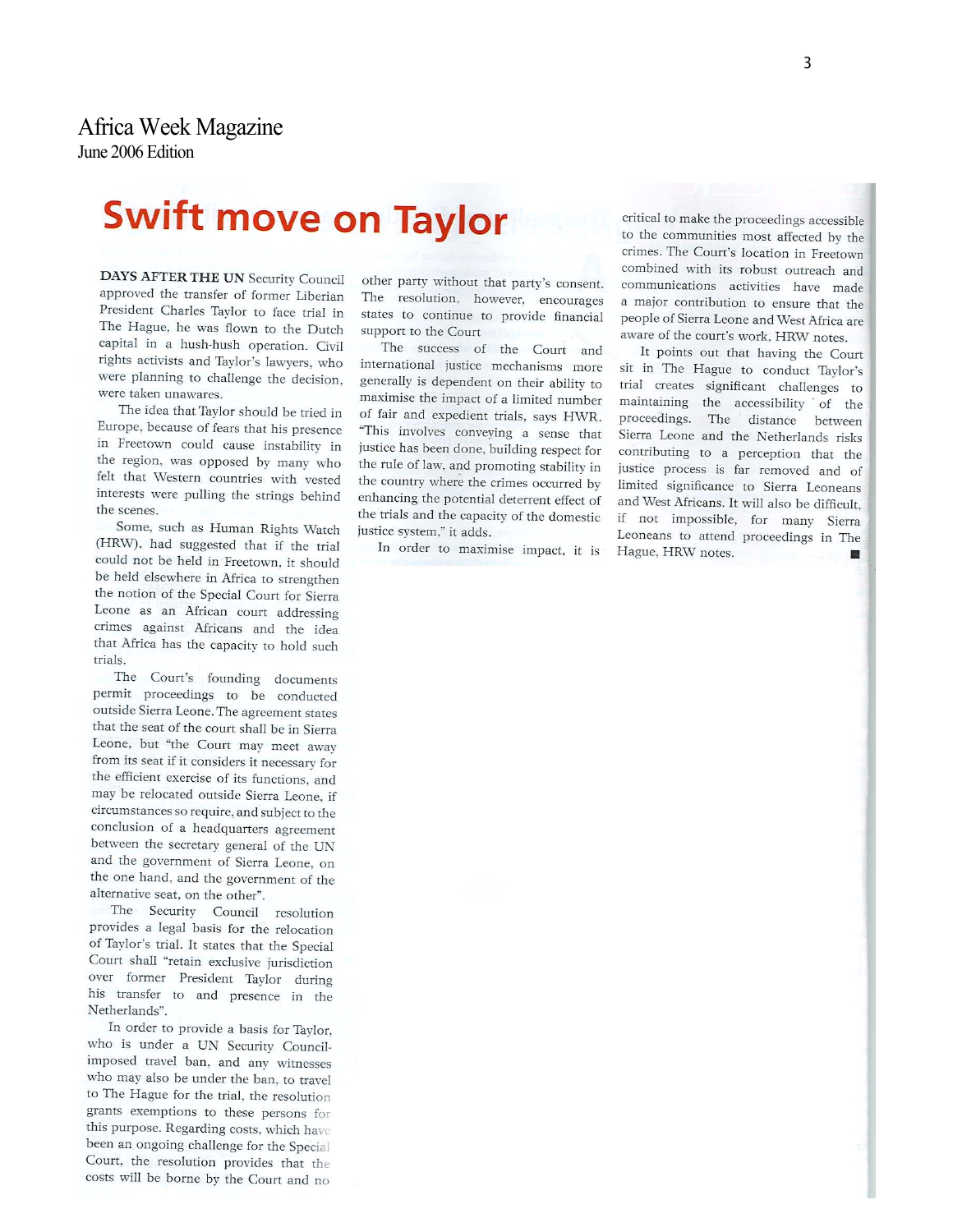### The Christian Science Monitor Thursday, 17 August 2006

#### **Forgiveness: more important than prosecuting war criminals**

#### Helena Cobban

War criminals in Uganda may put down their weapons if given amnesty.

GULU, UGANDA – The round mud homes of the Unyama camp are packed close, allowing little privacy - or dignity - for its 20,400 residents.

As we walk between the huts, camp leader Odoki Raymond Lamaka tells me that seven of his 12 children have passed away in the 10 years the family has lived here. "We are constantly short of food, and the only health center is two miles away," he says.

All around the mud-brown camp, the hillsides are green from recent rain. Mr. Odoki, like many of the camp's residents, can point to where his family's homestead used to be. But he cannot live or farm there. In 1996, after nearby skirmishes between government troops and rebels from the Lord's Resistance Army (LRA), the government gave all the area's residents 48 hours to move into this camp. "They shot at people who tried to stay at home," Odoki said.

Since then, these internally displaced persons (IDPs) have been confined to the camp. Some 90 percent of the population of Gulu and two other administrative districts in northern Uganda that contain mainly Acholi people have been forced to live in such IDP camps for 10 years or longer.

The LRA is a violent group whose excesses have been well documented. Its leader, Joseph Kony, and his sidekicks have abducted tens of thousands of children from this region - including from within the IDP camps. LRA commanders have forced the abducted children to commit atrocities and used the captured girls as sex slaves. Then they tried to keep these traumatized youngsters in their fighting ranks. Many Acholis also accuse the government of trying to starve them in the IDP camps, and of destroying their culture. And they accuse some government soldiers and commanders of committing rape and other atrocities against the unarmed IDPs.

The Acholi people I talked to said they felt caught in the middle, victims of atrocious violence commited by both the government and the LRA. Above all, the Acholis want the long-running civil war that has incubated all this violence to end, so they can rebuild their homes and livelihoods in peace.

Their hopes for peace are now (cautiously) running high. In mid-July, the regional government of neighboring south Sudan opened peace talks between representatives of the Ugandan government and the LRA. The usually evasive Mr. Kony gave the talks a rare public imprimatur. Acholi community and church leaders played a big part in getting the peace talks started. One of those peacemakers was Norbert Mao, a longtime parliamentarian who is now chair of the Gulu District Council. In late July, Mr. Mao organized a groundbreaking "peace convoy" of Acholi leaders: They traveled to the border between Sudan and the Democratic Republic of Congo (DRC) to meet with Kony in person. "The LRA needs to know it was we in civil society who prodded the government to change its policies toward them," Mao told me. "It was we who pushed for the amnesty program.... It was we who pushed for the peace talks. But we are also the community that bore the brunt of the war...."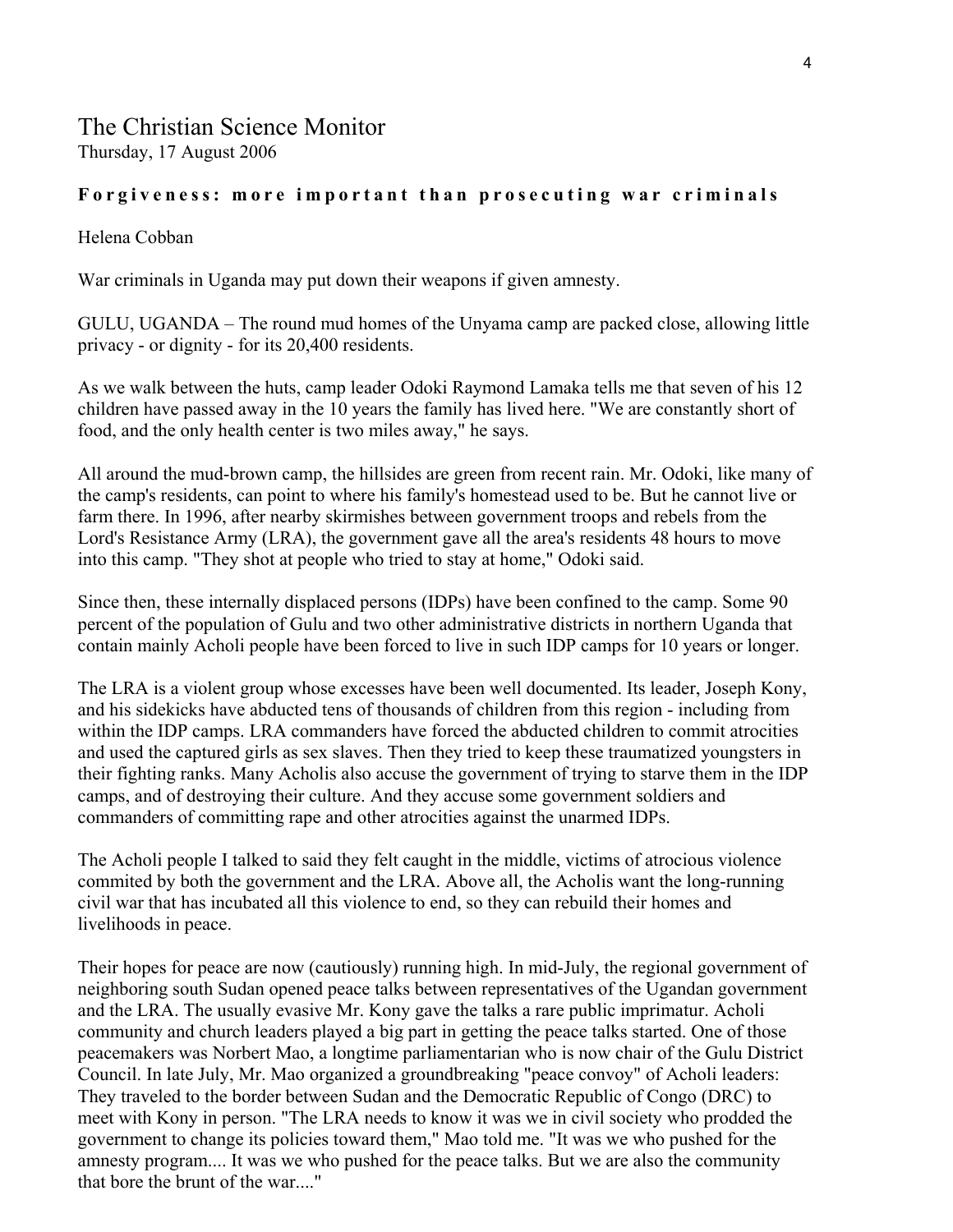Mao and the other Acholi leaders I spoke with said their main aim is to "get Joseph Kony out of the bush." They fear that as long as the LRA's leadership remains intact in the remote rain forests where Uganda, Sudan, and the DRC all meet, then the civil war that has devastated the Acholis can be reignited at any time. And the way they want to bring Kony out of the bush is by bringing him back into Acholi society where, after undergoing traditional rituals involving social healing and truth-telling, he will be reintegrated into the civilian community.

Thus far, the Ugandan government has gone along with this plan. In July, it declared that it would include Kony and his colleagues in its longstanding amnesty program, and it has participated constructively in the peace talks.

But another shadow still looms over the search for peace. In 2004, the Ugandan government had referred the LRA's atrocities to the International Criminal Court in The Hague. In mid-2005 the court issued arrest warrants against Kony and four other LRA leaders. Since then, it has been technically illegal for the Ugandan government to have any peaceful dealings with Kony. All the governments that support the court are simply supposed to arrest the indictees.

For now, the government is sticking with its commitment to the peace talks and its offer of amnesty to the LRA leaders. But Kony reportedly remains wary that the government might later change its mind and hand him over to the court in The Hague.

How will this work out? The peace talks are very important for Uganda, but the prosecutions against the LRA leaders are very important for the court. In a later column I'll explore this clash between "peace" and "justice" for Uganda and some of the solutions proposed for it.

• Helena Cobban's book, "Amnesty after Atrocity?: Healing Nations after Genocide and War Crimes," will be published next month.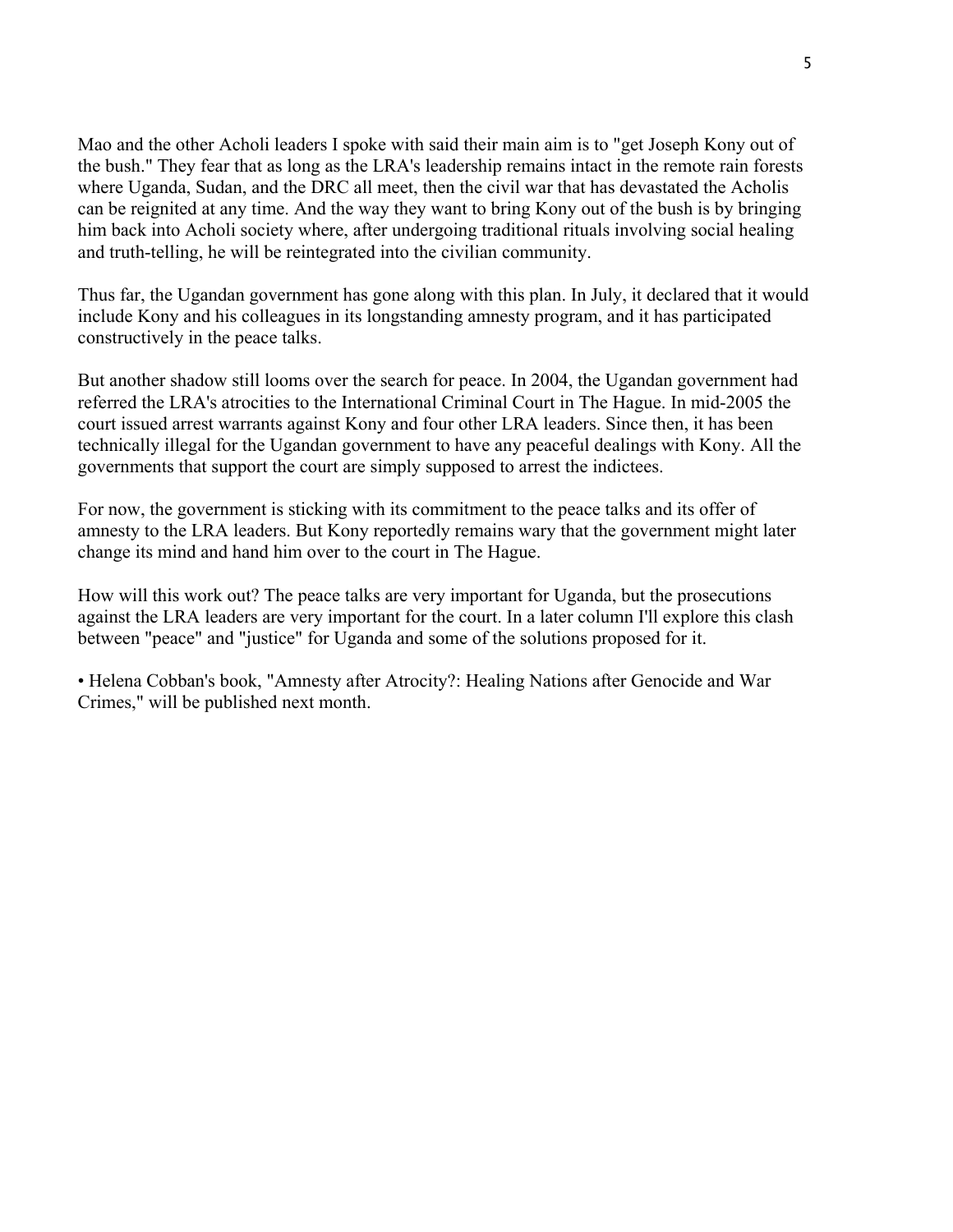## The Analyst (Monrovia) Thursday, 17 August 2006

#### **UNMIL to Ensure Law and Order at Guthrie**

The Government of Liberia, in a move to restore state authority and the rule of law on rubber plantations that have been illegally occupied, yesterday formally re-possessed the Guthrie Rubber Plantation.

This was marked by a ceremony attended by the Special Representative of the Secretary-General, Mr. Alan Doss, the Minister of Agriculture and Chairman of the Joint Government of Liberia - United Nations Rubber Plantation Task Force, Dr. Chris Toe, the Inspector General of the Liberia National Police (LNP), Beatrice Munah Sieh, the Deputy Executive Director of the NCDDRR, Ruth Witherspoon, and local representatives together with the UNMIL Force Commander, UN Police Commissioner and other senior UNMIL officials.

During his keynote address, Dr. Chris Toe said "today, we are taking a major step on Liberia's path towards national recovery, development and respect of rule of law.

The restoration of state authority on Guthrie marks significant progress Liberians have made in terms of building sustainable peace and addressing irregularities that have persisted from the time of our conflict." Speaking to the local authorities, Special Representative Doss thanked the members of the Rubber Plantation Task Force and all those involved, including the communities, for their joint efforts in making this day possible and noted that "this did not happen by chance; it was a result of a lot of hard work.

This cooperation demonstrates what we can achieve when we work together." Referring to this historic day, Mr. Doss said "Today, the Government of Liberia is taking back what belongs to Liberia." The Special Representative assured of UNMIL's support to the LNP in ensuring that law and order was maintained on the plantation.

"We have to make sure that the plantations remain safe so we can begin the task of rebuilding the plantations, including allowing for investments and aid to come in." The SRSG also urged the community dwellers to avoid violence and work with the Government. "Help us to rebuild the community and together we will make sure that this plantation will generate jobs for you and your children," he said.

The Joint Government of Liberia - United Nations Rubber Plantation Task Force was established in February 2006 to address ongoing tensions and significant losses of government revenue due to inefficient management of publicly owned plantations.

In order to enforce the rule of law within the plantation, the LNP has deployed officers to the plantation and, with the support of the United Nations Police (UNPOL), has been undertaking regular patrols.

The UNMIL Pakistani military engineers have constructed housing and office space within Guthrie.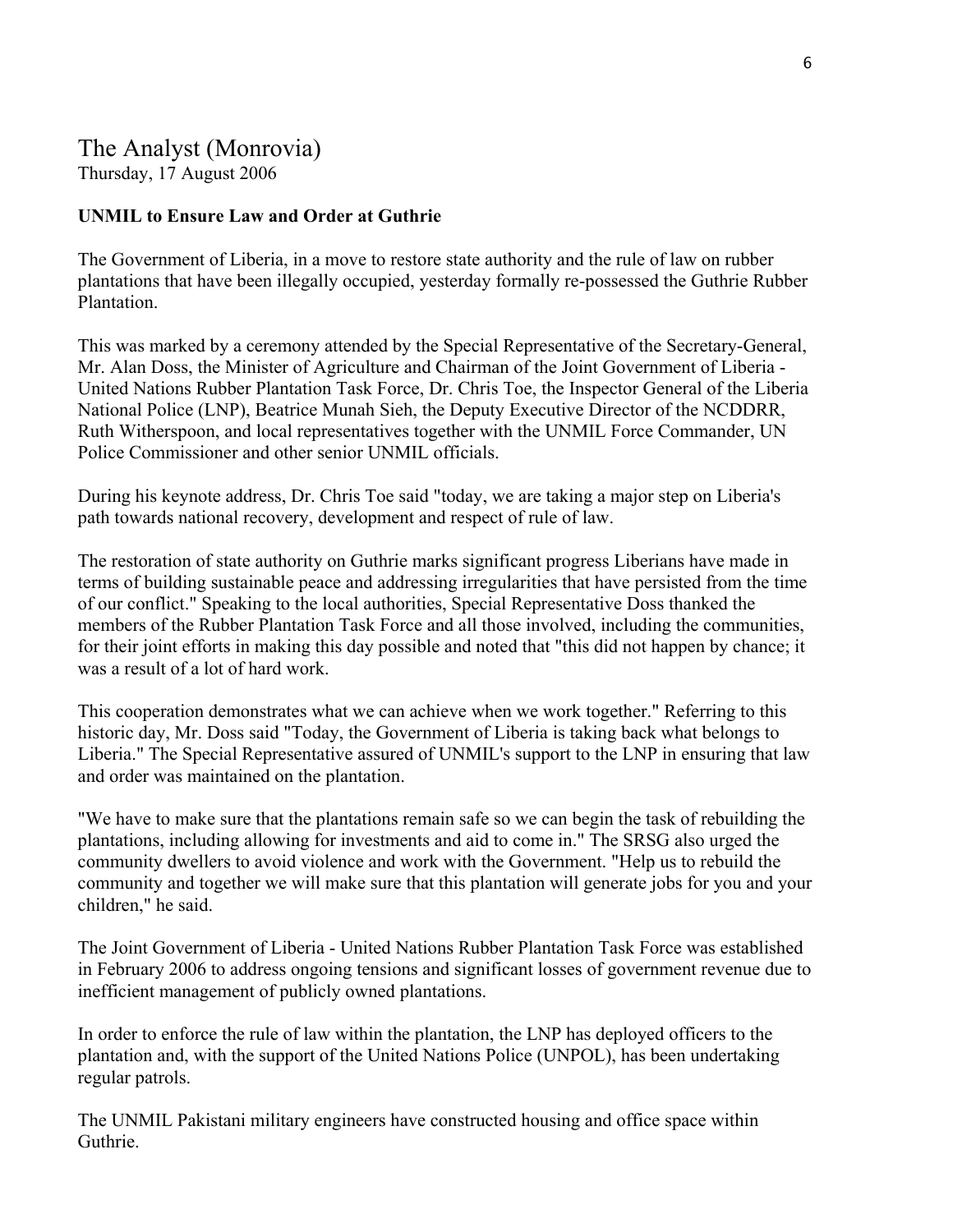In addition, an interim management team was also established by the Government of Liberia and the Rubber Planters' Association of Liberia (RPAL) as a temporary mechanism to regularize employment, promote labor standards and rehabilitate facilities, until a long-term management structure is established in accordance with the relevant rules and regulations of the country.

Possibilities for reintegration assistance for the ex-combatants are also being explored by the NCDDRR with the support of UNMIL and other stakeholders.

At the end of the ceremony, SRSG Doss handed over a set of keys to the LNP Inspector General for a car to be used by the LNP detachments in order to strengthen their capacity in maintaining law and order in the Guthrie Rubber Plantation.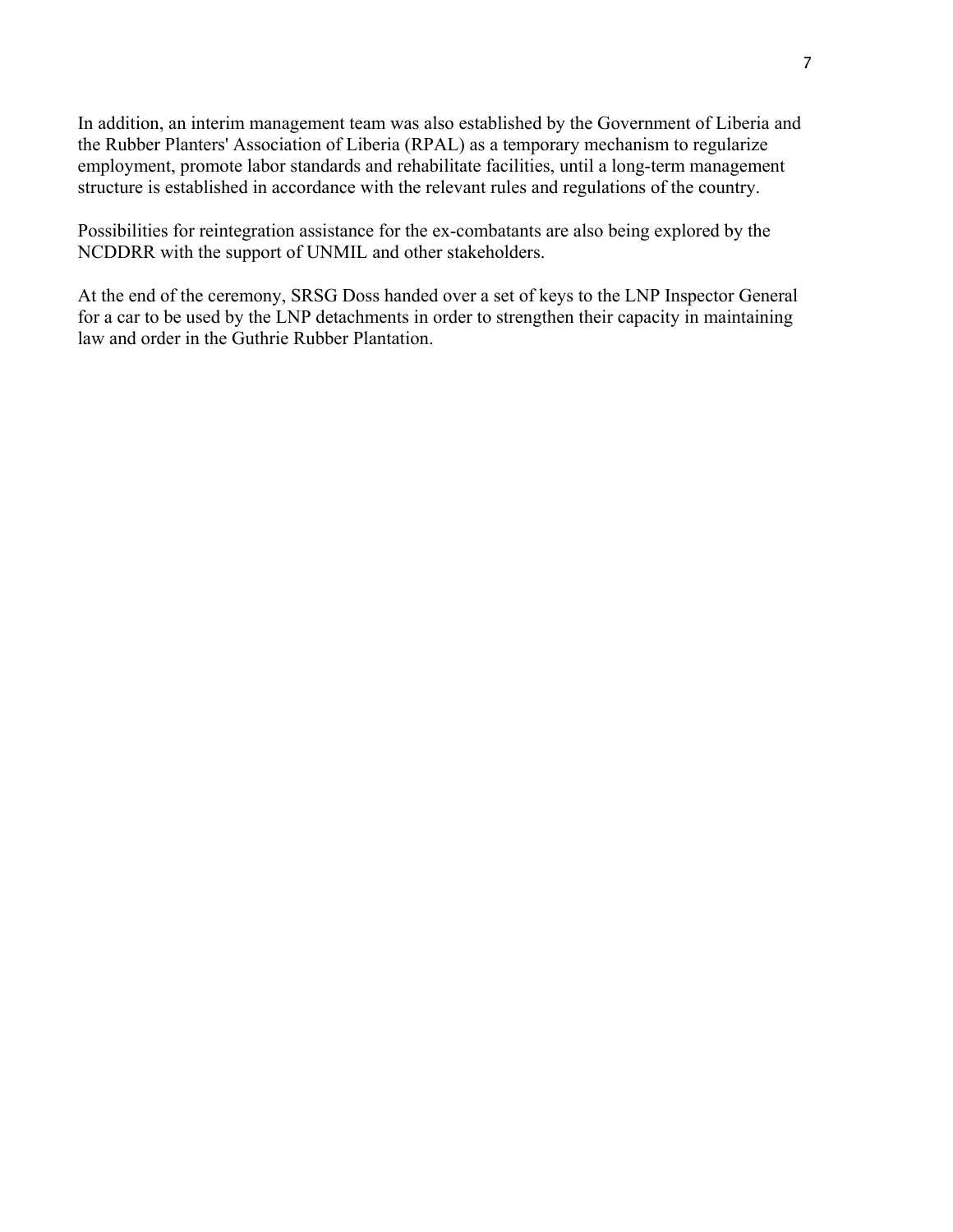

United Nations Mission in Liberia (UNMIL)

## **UNMIL Public Information Office Media Summary 17 August 2006**

*[The media summaries and press clips do not necessarily represent the views of UNMIL.]*

## **International Clips on Liberia**

*There were no stories on Liberia in the major international media today.* 

## **International Clips on West Africa**

**BBC** Last Updated: Thursday, 17 August 2006, 12:17 GMT 13:17 UK

### **Ivorian opposition to meet rebels**

Leaders of rebel forces and the main opposition parties in Ivory Coast are to meet to try to agree on their response to possible election delays. New Forces leader Guillaume Soro, ex-PM Alassane Ouattara and ex-President Henri Konan Bedie are due to attend. On Monday, opposition parties rejected a plan by President Laurent Gbagbo to stay on if October's polls are delayed. The disarming of rebels and militias has still to begin and there are rows over the registering of voters. Last October, President Gbagbo had his mandate extended by a year by the United Nations as elections failed to take place. Some 10,000 French and UN peacekeepers monitor a buffer zone between the rebels who control the north and the government-held south. Smaller opposition parties are also expected to be represented at the talks in the eastern central town of Daoukro.

## 08/17/2006 00:15:27 Cote d'Ivoire **Leader Expresses Sorrow over Flood Disaster**

Addis Ababa, Aug 11, 2006 (The Ethiopian Herald/All Africa Global Media via COMTEX) -- President of Cote d' Ivoire, Laurent Gbagbo has expressed deep sorrow over the damages caused by the flood in Dire Dawa, the Ministry of Foreign Affairs said. In a letter to President Girma- Wolde-Giorgis, President Gbagbo expressed heart felt condolence over the loss of lives and property damages flood, by the Ministry said in a statement it sent to ENA yesterday. President Gbagbo also expressed sympathy for the victims of the accident.

#### **Local Media – Newspaper**

#### **President Makes New Appointments in Government**

*(The News)* 

• An Executive Mansion statement said yesterday that President Ellen Johnson-Sirleaf has appointed Martin Momo Sheriff as Assistant Planning and Economic Affairs Minister for Administration, Col. Gayflor Tarpeh Liberian National Police Deputy Inspector-General for Administration, William Mulbah, Liberian National Police Assistant Inspector-General for Administration, Kabineh Kamara and Liberian National Police Assistant Inspector-General for Operations among others.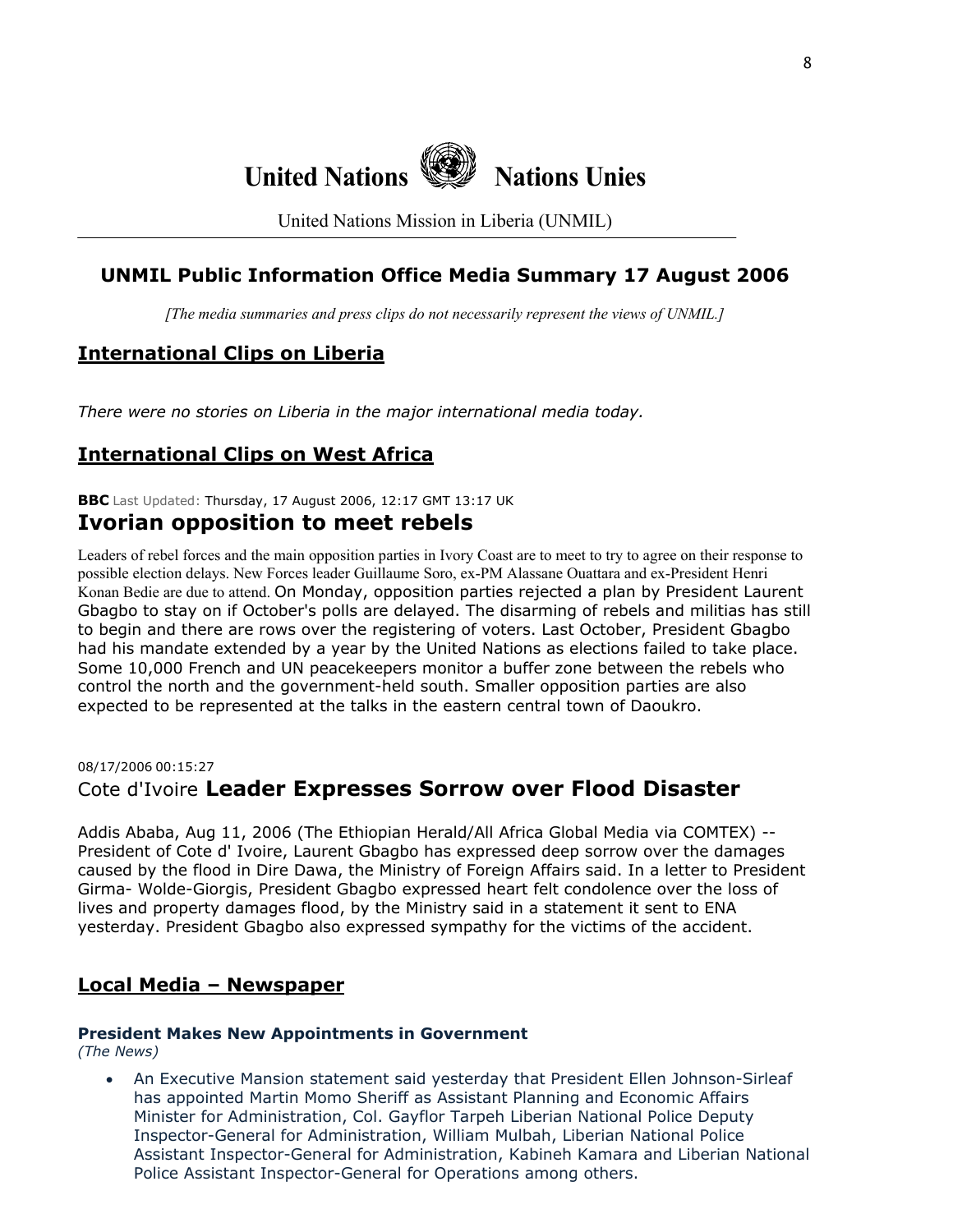## **Environmental Advocates Demand Information on Government Expenditure**

*(The Analyst)* 

- Green Advocates, a local environmental advocacy group, has urged the Bureau of the Budget to provide information on expenditures of government 47 days after the 2005/2006 budget year. The group added that based on the Liberian Constitution, no monies should be drawn from the treasury without legislative enactment and the warrant of the President of Liberia.
- Meanwhile, Finance Minister Dr. Antoinette Sayeh will appear before the House of Representatives today to explain how the government was being funded beyond the 2005/2006 fiscal year.

#### **Law Reform Symposium Ends in Monrovia**

*(The Inquirer, The Analyst and Liberian Express)* 

• A two-day symposium on the establishment of a law reform commission ended in Monrovia yesterday. The symposium was organized by the Task Force for the Law Reform Commission (LRC) under the auspices of the Ministry of Justice in collaboration with the Legal and Judicial Support Division on UNMIL. The LRC is to provide an effective mechanism for the progressive development and reform of law in line with the needs of the Liberian people.

#### **Notorious Gang Kills Student in Monrovia's Suburb**

*(The Inquirer and The Analyst)*

• A notorious gang of robbers, Isakaba Boys,--which roams Monrovia and its environs at night armed with cutlasses-- on one of its sprees on early Tuesday Monrovia attacked a house in New Kru Town, Bushrod Island and allegedly killed one of its occupants, 20-year-old Philemon White.

#### **Human Rights Activist Petitions Lawmakers to Impeach Chief Justice**

*(Heritage and The Informer)*

- Human Rights Activist Melvin Page said that he has petitioned the National Legislature to begin proceeding leading to the impeachment of Chief Justice Johnny Lewis for wrongfully dismissing Judge James Zota. Chief Justice Lewis had acted on a directive of President Ellen Johnson-Sirleaf to suspend Judge Zota, but reinstated him following constitutional wrangling.
- Mr. Page told a news conference in Monrovia yesterday that Chief Justice Lewis failed to prove that he had been directed by the President to sack Judge Zota and thought he had lied on the President and deserves impeachment under the law.

#### **Police to Institute Strong Measures against Power Theft**

*(New Vision)*

• Inspector-General of the Liberian National Police, Beatrice Munnah Sieh told journalists yesterday that the police would institute strong measures against the habitual practice of power theft in Liberia.

#### **Local Media – Radio Veritas** *(News monitored yesterday at 6:45 pm)*

**Human Rights Activist Petitions Lawmakers to Impeach Chief Justice**   *(Also reported on ELBS and Star Radio)* 

**Environmental Advocates Demand Information on Government Expenditure**  *(Also reported on ELBS and Star Radio)* 

#### **President Makes New Appointments in Government**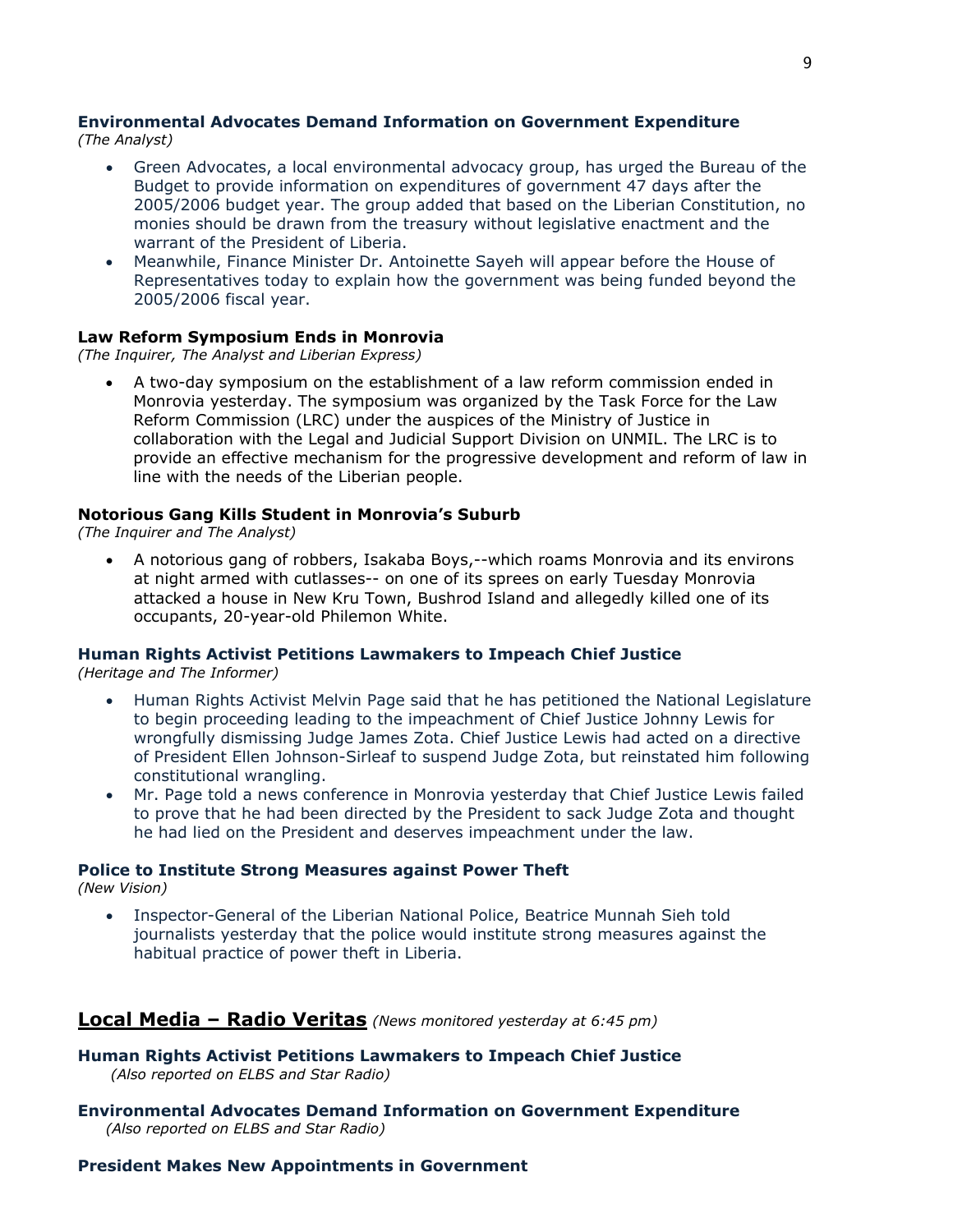#### **Anti-Corruption Bill Introduced at National Legislature**

- An anti-corruption bill seeking to restore public confidence in the financial management system and alleviate poverty and safeguard public resources has been introduced at the National Legislature.
- Framers of the bill believe that if the bill is passed, it would manage the resources needed to improve the educational and health sectors of the country.
- Executive Mansion sources said that President Ellen Johnson-Sirleaf would appoint a committee drawn from the Bureau of the Budget, Justice and Finance Ministries to ensure transparency and accountability.

#### **Forestry Development Authority Raises Revenue from Pit-Sawing**

- Forestry Development Authority officials appearing on a radio talk show yesterday said that the agency has so far collected US\$300,000 from pit-saw operators as a result of measures instituted to regulate the trade. The officials said that although pitsawing was illegal, it provides timber for reconstruction.
- The officials also disclosed that the agency has generated additional US\$90,000 in revenue from charcoal producers and dismissed fear that massive production of charcoal was depleting the forests.

#### **Universal Postal Union Consultant Says Liberia's Post Services in Ruins**

• The visiting Universal Postal Union (UPU) Consultant, Gunter Bohme intimated that Liberia's postal system was in ruins and needs millions of dollars to restore its damaged infrastructure. Speaking to journalists yesterday, Mr. Bohme called on the Government of Liberia to lobby with UPU to attract support for rehabilitation of the country's postal service. *(Also reported on ELBS and Star Radio)*

#### **Budget Talks Confine Lawmakers**

• Joint committees of the National Legislature have been locked in discussions of the budget, seeking to reconcile allocations proposed in the draft budget by the Houses of Representatives which the Senate rejected. The House of Representatives had proposed a US\$1.7 million increment in a draft budget of US\$120 million, but the Senate rejected the projection prompting the contention stalling passage of the budget.

 *(Also reported on ELBS and Star Radio)*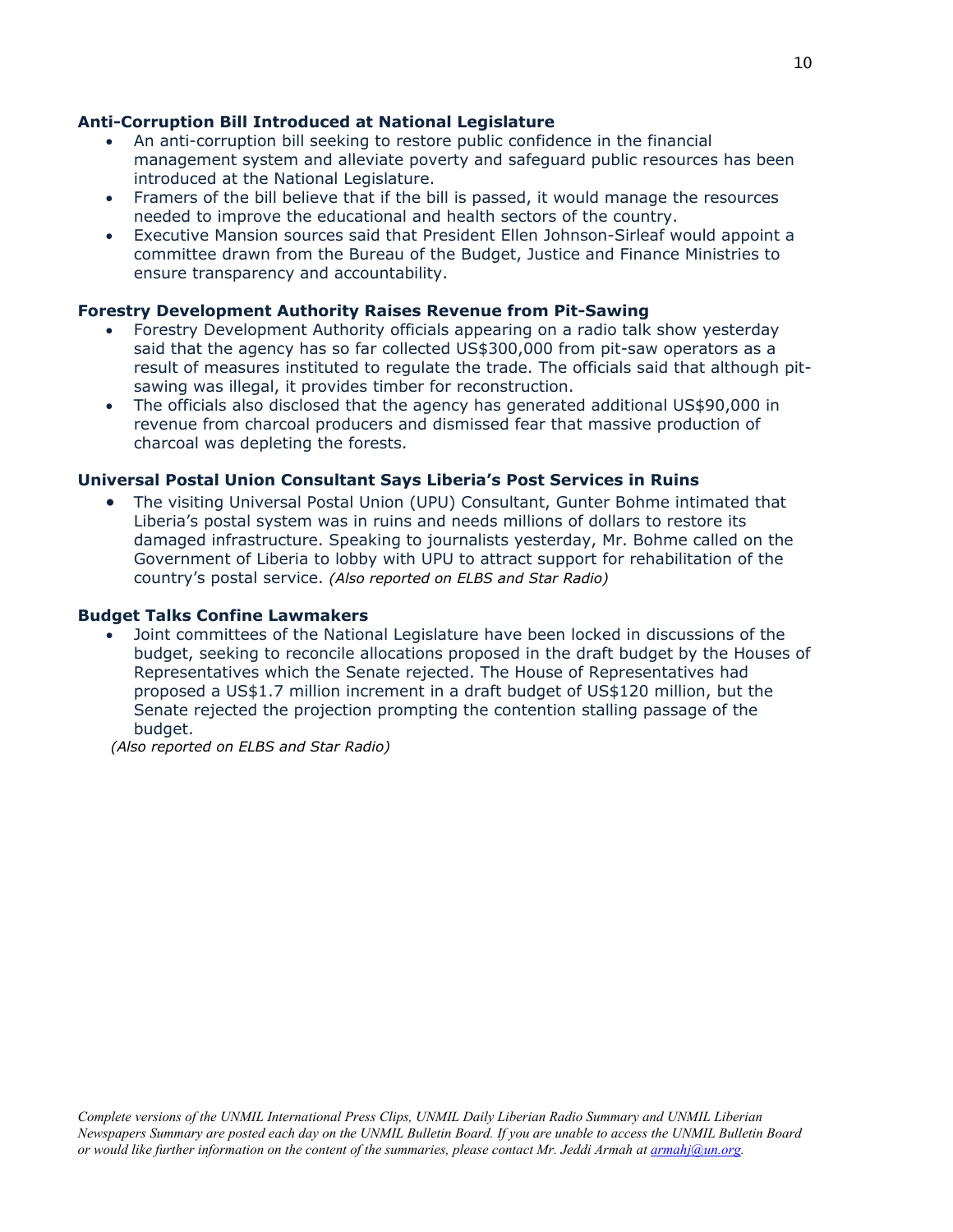## **2006**

## **UN Envoy visits UNMIL drainage cleaning projects in Monrovia**

**Monrovia, Liberia** – The Special Representative of the Secretary-General, Mr. Alan Doss, together with the Acting Minister of Public Works, Mr. Loseni Donzo, today carried out site visits to the Soniwein concrete channel in Monrovia, which is currently being cleaned as part of the United Nations Mission in Liberia (UNMIL) Special Engineering projects in collaboration with the Ministry of Public Works.

thanked them for this initiative. The delegation received a warm welcome by the residents of the Soniwein community, who UNMIL Special Engineering Projects provide employment for



skilled and unskilled labourers

complete the clean up programme and also urged the community dwellers to contribute to this project by keeping their environment clean. Special Representative Doss recognized the hard work being done and noted "these efforts demonstrate how much we can achieve at a modest cost." He encouraged the workers to

Programme/Liberia Employment Action Programme (LEEP/LEAP), which is the government's employment-creation framework. The Special Engineering projects were established to support the peace building and government's efforts to create employment opportunities for young people. UNMIL has allocated \$1 million for the rehabilitation of critical road corridors in Liberia, as well as the cleaning of the drainage and streets in Monrovia, using labour intensive methods. This initiative, which was launched earlier this year, contributes to the Liberia Emergency Employment

cleaning are approximately 6,120 meters long. A total of 204 skilled and unskilled labourers will be employed for the duration of three months to clean clogged drains in Monrovia. The drainage cleaning of Monrovia streets and channels was proposed by the Ministry of Public Works to reduce flooding and deterioration of wearing surface, facilitating the movement of traffic and reducing accidents. The open channels that were identified by the Ministry for

\* \* \* \* \*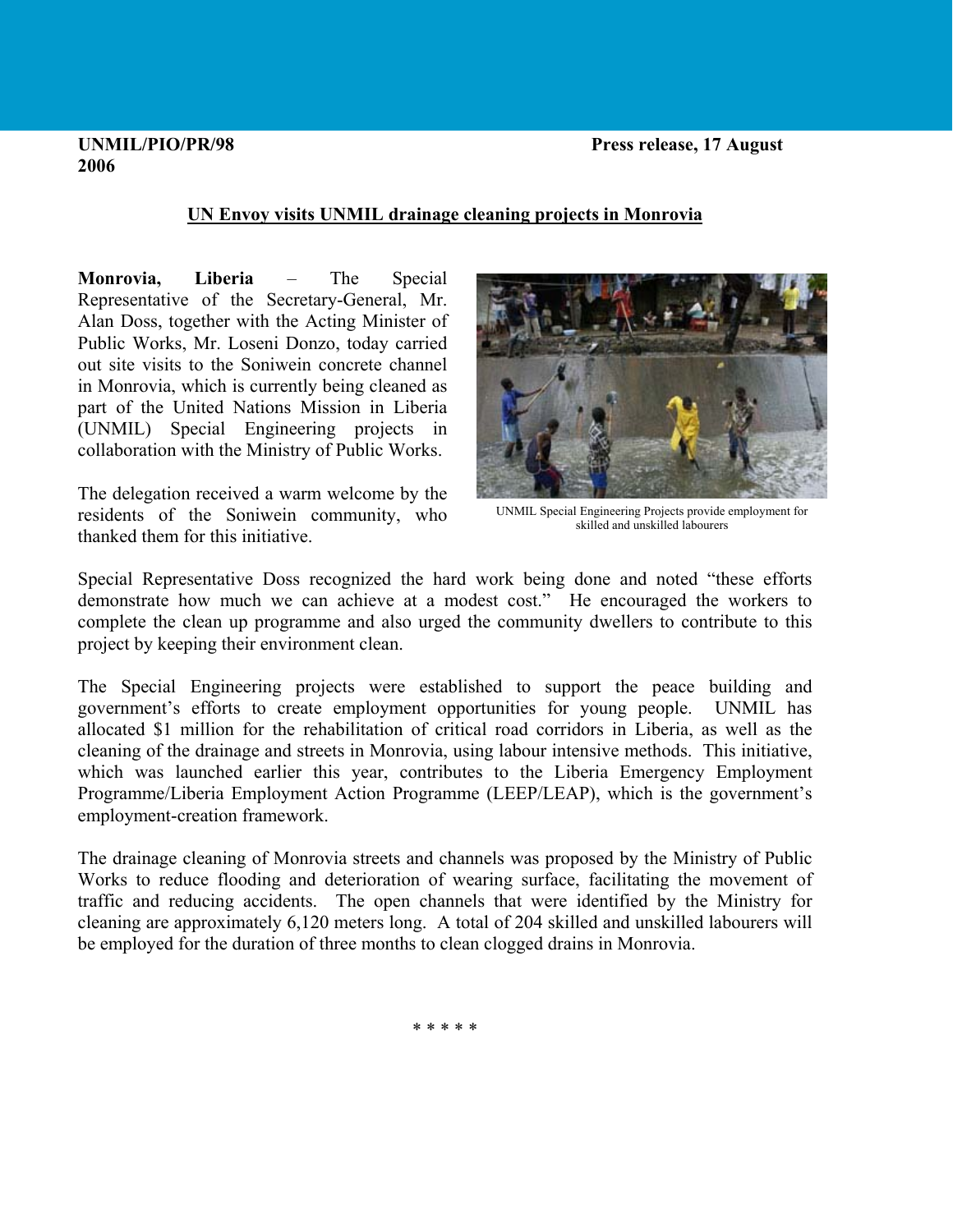#### **UNMIL/PIO/PR/97 Press release, 17 August**

# **2006**

### **UN Envoy meets with representatives of civil society organizations; security remains UNMIL's core objective**

**Monrovia, Liberia** – The Special Representative of the Secretary-General, Mr. Alan Doss, together with other senior UNMIL officials, today met with representatives of Liberia's Civil Society Organizations (CSOs).

Addressing the CSO representatives at the UNMIL Headquarters in Monrovia, the Special Representative stressed the importance of their contributions to sustaining democracy in Liberia. "Civil society has played, and continues to play,



SRSG Doss meets with representatives of Civil Society Organizations

a significant role in the peace process. You have

worked closely with UNMIL and this role must now be consolidated through regular dialogue and information sharing," Mr. Doss said.

Special Representative Doss briefed the CSO representatives on the current security situation in Liberia and the priorities for UNMIL during the current phase of peace consolidation. "Maintaining a secure and stable environment remains the core objective of UNMIL," he said. He recognized people's concern about crime and outlined some of the measures that UNMIL has been taking to combat the problem. Mr. Doss also stressed the importance of strengthening the judicial system, creating economic opportunities for the large number of unemployed youth, and the importance of pursuing sound economic management policies. He also highlighted the importance of rethinking the traditional mechanisms used for delivery of development assistance so that local communities will have more of a say in Liberia's development process. In concluding the SRSG outlined the steps that UNMIL and the United Nations were taking to prevent and deal with sexual exploitation and abuse.

During the meeting, the CSOs also had an opportunity to voice their concerns, which included security and crime, the Guthrie plantation, employment, sexual exploitation and abuse and developments within the sub-region.

Over 20 representatives from the various CSOs attended today's meeting, including the Federation of Liberia Youth, the Inter-Religious Council of Liberia, the Liberia Council of Churches, Women in Peace Network, Association of Female Lawyers in Liberia and the Group of 77.